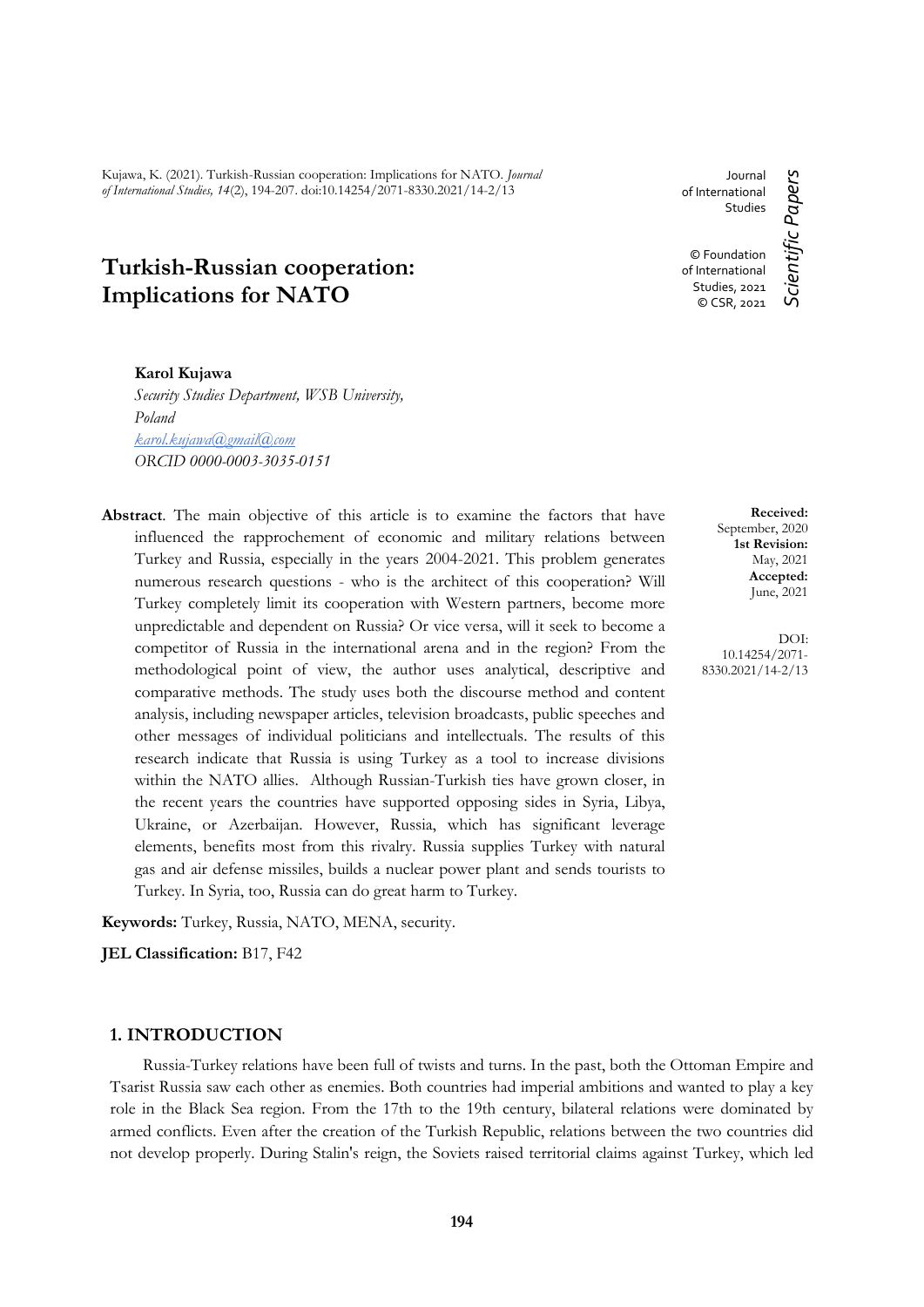to the country's rapprochement with the West. After World War II, Ankara began to see the USSR as a real threat to its own security. However, after Stalin's death and Turkey's accession to NATO, a change occurred. The Soviet Union adopted a more moderate stance towards the country: it stopped having territorial claims and officially recognized the new government in Turkey. After the end of the 1950s, the two states established economic cooperation. At the same time, Turkish President, Adnan Menderes, paid official visits to Moscow. However, all attempts to intensify cooperation between the two countries were interrupted by the Turkish army, which carried out a military coup and overthrew the democratically elected president (Kujawa, 2020; Kelkitli, 2017).

After the collapse of the Soviet Union, a new era in Turkish-Russian relations began. Russia continued to treat the post-Soviet area as its sphere of influence, while Turkey became a close ally of the USA and a rival of Russia in the Caucasus and Central Asia. It supported Azerbaijan and Turkish-language nations living in former Soviet republics. During the war in Nagorno-Karabakh the Russians supported Armenians and the Turks Azerbaijan. Also, during the Chechen wars, both countries stood on opposite sides. Russia accused the Turkish government of tolerating the activities of Chechen organizations and not responding to the creation of a safe haven for Caucasian fighters on Turkish territory. On the other hand, the Russian side supported the Kurdistan Workers' Party (PKK), which the Turkish authorities have fought against for years (Kortunov, 2005).

The warming in Turkish-Russian relations took place under the rule of the secular CHP party in the late 1990s. The Turkish authorities adopted a much more moderate stance towards Russia. As early as 1999, Turkey was the first NATO member to purchase weapons, helicopters and armored transporters from Russia. Also, Moscow fundamentally changed its perception of Turkey as a rival in the Caucasus and Central Asia. It began to treat Turkey as a partner. It stopped supporting the Kurdistan Workers' Party. Besides, in November 1999, Turkish Prime Minister Bülent Ecevit visited Moscow, and in October 2000, Russian Prime Minister Mikhail Kasyanov visited Turkey. As a result of these meetings, in 1999 Russia and Turkey signed a declaration on combating terrorism. In 2000 a joint committee for cooperation in the armaments industry was established, and in 2002 agreements on military cooperation were concluded (Bieleń, 2008; Aktürk, 2007).

The breakthrough in Turkish-Russian relations took place after the Justice and Development Party (AKP) came to power in Turkey in 2002. From that moment, we have witnessed a rapid revival in Turkish-Russian relations. Both countries have been are developing their economic and military cooperation and supporting each other internationally. However, this direction of Turkey's foreign policy concerns Western allies. They fear that the country will be completely dependent on Russia and thus become more unpredictable.

The main aim of this article is to examine the factors that have influenced the rapprochement of economic and military relations between these two countries, especially in the time period between 2002 and 2019. The author wonders what consequences this new alliance has for international security. And most importantly, will Turkey remain a member of NATO? Will Turkey completely reduce its cooperation with Western partners, become more unpredictable and dependent on Russia, or vice versa, Turkey will it seek to become more and more dependent on Russia and become a competitor of Russia in the international arena? Besides shedding new light on foreign policy, the author wonders whether leaders in Turkey and Russia might contribute to building long-term peaceful relations between the states and contribute to conflict resolution, or whether tension and violence between them will increase.

The author starts with, in section one, with the development of the Turkish-Russian relations under the AKP rule. Next chapter will concentrate on the Turkish-Russian relations after the coup attempt. Four stage will analyze a new tension between Turkey and Russia in Libya, Azerbaijan and Ukraine. Finally, I will describe perspectives of the bilateral relations. The discussion on the future prospects for mutual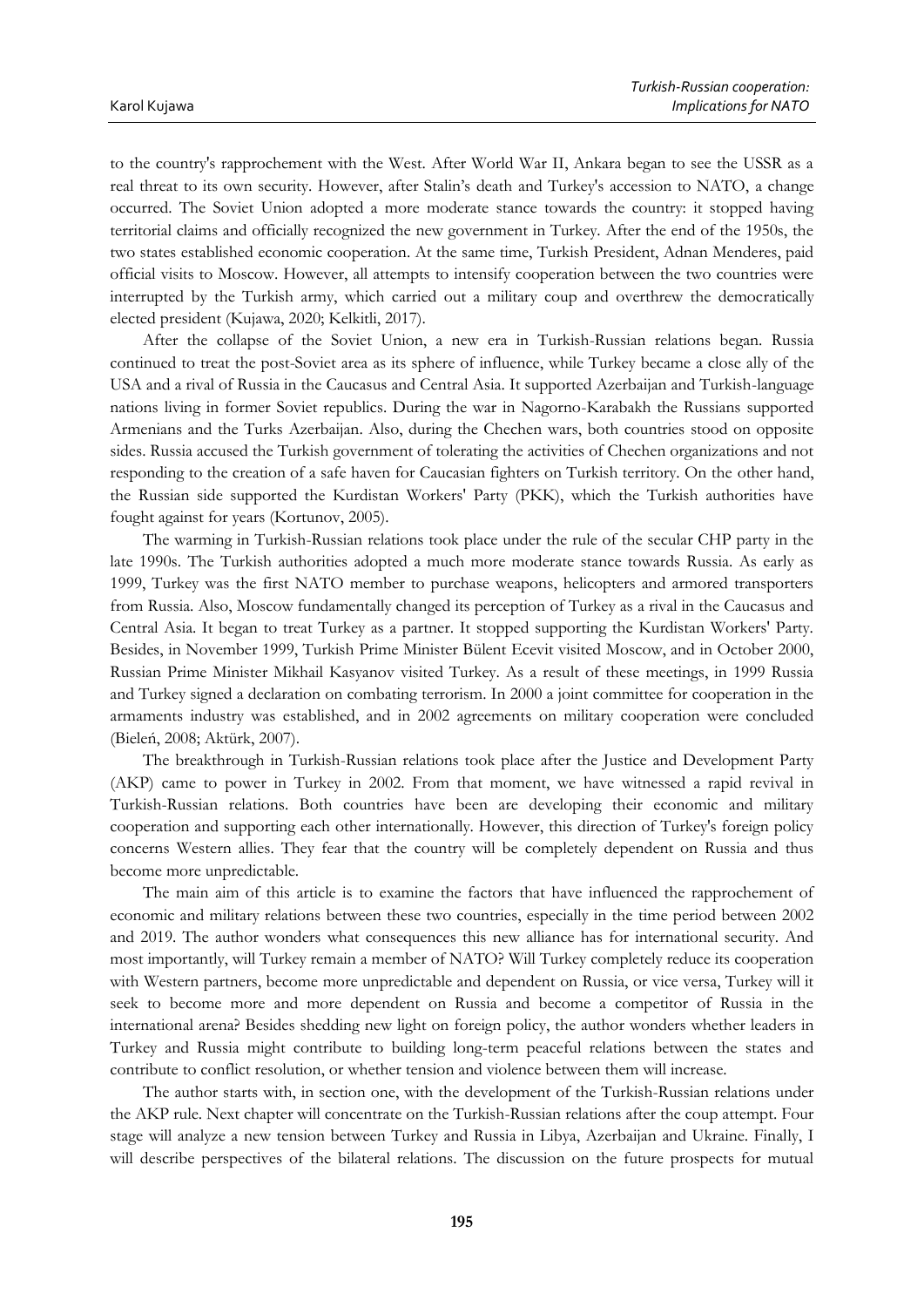relations between Russia and Turkey is largely hypothetical. This analysis contributes to the discussion on the prospects for cooperation between Russia and Turkey.

# **2. LITERATURE REVIEW**

In Poland, most researchers focus on the historical, sociological and cultural rather than the political aspect of Turkish-Russian relations (e.g. J. Wódka, Turecka polityka zagraniczna wobec Rosji od zimnowojennej konfrontacji do pragmatycznego partnerstwa, 2010). Such publications are undoubtedly a valuable contribution to global Turkish-Russian studies and can provide important support to ongoing research, but they do not fully exhaust the proposed subject matter. Other publications focus on the Russian-Turkish rivalry in a specific region (e.g. K. Strachota, Russia and Turkey: leading towards a concert of powers in Syria, 2017; K. Zasztowt, The South Caucasus in the Shadow of the Russian-Turkish Crisis, 2016). Very often, Russian-Turkish problems are also discussed in the EU context (e.g. A. Balcer, R. Sadowski, W. Paczyński, Turkey after the start of negotiations with the European Union - foreign relations and internal situation, 2007; A. Szymański, Turkey and Europe. Challenges and opportunities, 2012). Some, however, despite the fact that they deepen the knowledge on relations between these countries, require updating (e.g. M. Chudziak, The Russian-Turkish Relations Since 2002, 2014).

In foreign literature, Turkish-Russian relations are also often treated as a phenomenon of the past (e.g. Ş. Aktürk, Turkish-Russian Relations After the Cold War (1992-2002), Turkish Studies, 2007; H. Özdal H. S. Özertem, K. Has M. Demirtepe, Turkish-Russian Relations in the Post-Cold War Period: Current Dynamics, Future Prospects, 2013). One of the major works directly devoted to the analysis of Russo-Turkish relations was written by Fatma Kelkitli (Turkish-Russian Relations: Competition and Cooperation in Eurasia, 2017), or Ali Askerov (Contemporary Russo-Turkish Relations: From Crisis to Cooperation, 2018). All of these publications can be categorized as political science analyses, primarily concerned with the political dimension of Turkish aspirations in the region. While each of them undoubtedly constitutes a pillar of global Turkish-Russian studies, none of them addresses security issues and the future of NATO.

#### **3. METHODOLOGY**

Several research techniques have been used to analyze Turkish-Russian foreign and security policy. The first stage of the research included a library search, a thorough review of the recent literature on the research topic. Among the latter there are publications in scientific journals and books in English or Turkish. The second stage of the research focused on the analysis of existing sources in foreign languages, in particular official government documents. These include documents on Russian-Turkish relations, common foreign and security policy, as well as official documents of the Turkish state. In order to verify the research objectives in the third stage, the author confronted the preliminary assumptions with the opinions of experts during the Turkish Studies Symposium: "Turkey in the Aftermath of the Failed Coup Attempt" at the University of Illinois, Urbana-Champaign, US (June 20-23, 2017). Also, in the fourth stage of the research, author has conducted a field study was conducted in Turkey (Canakkale, Ankara, Istanbul). During the study tours interviews has been conducted with experts and government officials, think-tanks experts and academics from Turkey. In this way, the methodological principle of the case study, according to which it is necessary to obtain, through a wide range of research techniques, a comprehensive research material, all in order to conduct a reasonably complete and insightful analysis, has been fulfilled.

The results of these studies may prove very useful in the context of the ongoing academic debates surrounding the role of turkey in the region and what is its dynamics and the interest toward the Europe.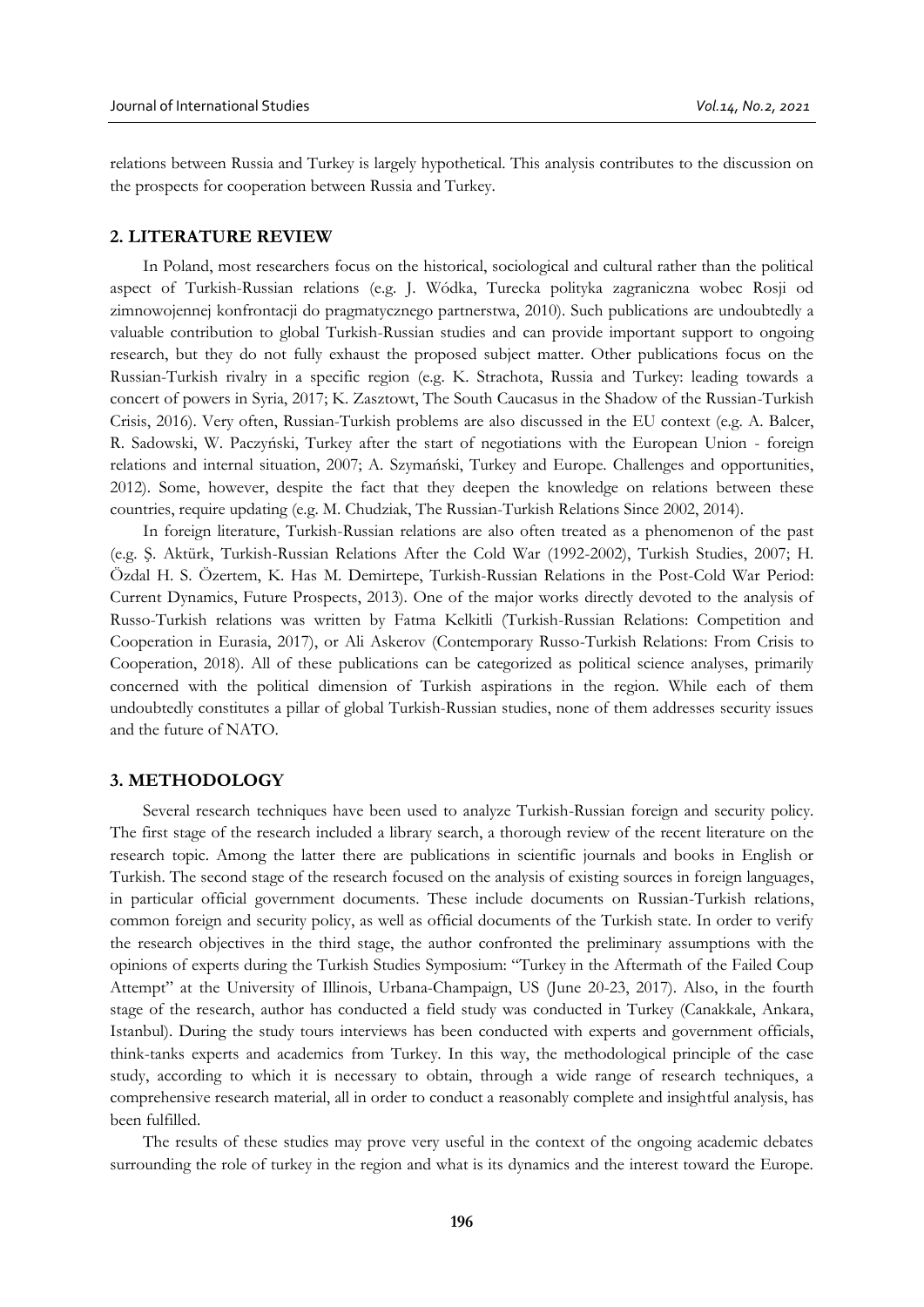Project may indicate what policies should be adopted by the western countries in relation to turkey. Besides, it is unlikely that future developments in the Middle East will lead to the end of the war in the region, and therefore this analytical work will remain important for many readers, including scholars, who want to broaden their knowledge and understand the role of turkey in international relations. The results of this work may help fill the gap.

# **4. FIRST STAGE: AKP AND RUSSIA**

The breakthrough in bilateral relations took place after the Justice and Development Party (AKP) came to power in Turkey in 2002. Since then, Turkey has changed its foreign policy vectors. It has sought to increase its role in the region and develop cooperation with all its neighbors. Russia has played a particular role in this process. The Turkish authorities were well aware that without cooperation with Russia, it would be very difficult for them to achieve their goals. A new stage in relations between these countries began with the visit to Ankara of Russian President Vladimir Putin on 5-6 December 2004. Since then, regular meetings have been held between representatives of these countries. The Blue Stream pipeline, which was put into operation in 2005, was to become the foundation of cooperation between the countries. At the same time, Turkey did not want to limit its cooperation with Russia. Ankara began developing economic cooperation with Georgia and Azerbaijan. As a result, the Baku-Tbilisi-Ceyhan pipeline was commissioned in 2005 to supply oil from Azerbaijan to Turkish ports. At the same time, the construction of the Nabucco gas pipeline, backed by several European Union member states and by the United States, began. This project was to transport 31 billion cubic meters of gas annually from deposits in the Caspian Sea in Azerbaijan and Turkmenistan to an energy center in Austria. Moreover, in 2007, the Baku-Tbilisi-Erzurum gas pipeline was built to transport natural gas from the Shah Deniz gas field in Azerbaijan (Yıldırım, 2013).

To sum up, in the first years of the AKP rule, Russia became a strategic partner in trade. However, Turkey did not want to limit its cooperation only with this country. Ankara's goal was to diversify its energy resources. To this end, Turkey had cooperated with other countries in the region and the European Union (Kanbur & Bernat, 2013). Thanks to these projects, Turkey tightened its economic cooperation with Georgia and Azerbaijan, which tried to pursue a policy independent of Moscow.

# **5. SECOND FIRST STAGE: 2010-2014**

The intensification of cooperation between Russia and Turkey took place in 2010-2014. One of the main architects of this policy was the Turkish Foreign Minister, Ahmet Davutoğlu. Initially, he was the chief advisor to the Prime Minister of Turkey, Recep Tayyip Erdoğan, and in 2009 he became the Foreign Minister of Turkey. Since the beginning of his diplomatic career, he has supported the policy of "no problems with our neighbors". He presented the main principles of this concept in his book entitled "Strategic depth" (Stratejik Derinlik). The book argues that:

1. Turkey's relations with its neighbors should be based on peace and security;

2. any obstacles that hinder the economic and cultural integration of the region should be removed;

3. Turkey has the task of becoming a regional superpower. Turkey has deep historical contacts with the Arabs, the Kurds, the Persians and geographical proximity to Central Asia, the Balkans and the Caucasus.

In his doctrine, however, Davutoğlu did not put Russia at first place. He claimed that good neighborhood policy with Russia is not an alternative to relations with the EU. Nor is the model partnership with the United States a rival partnership against Russia (Davutoğlu, 2010).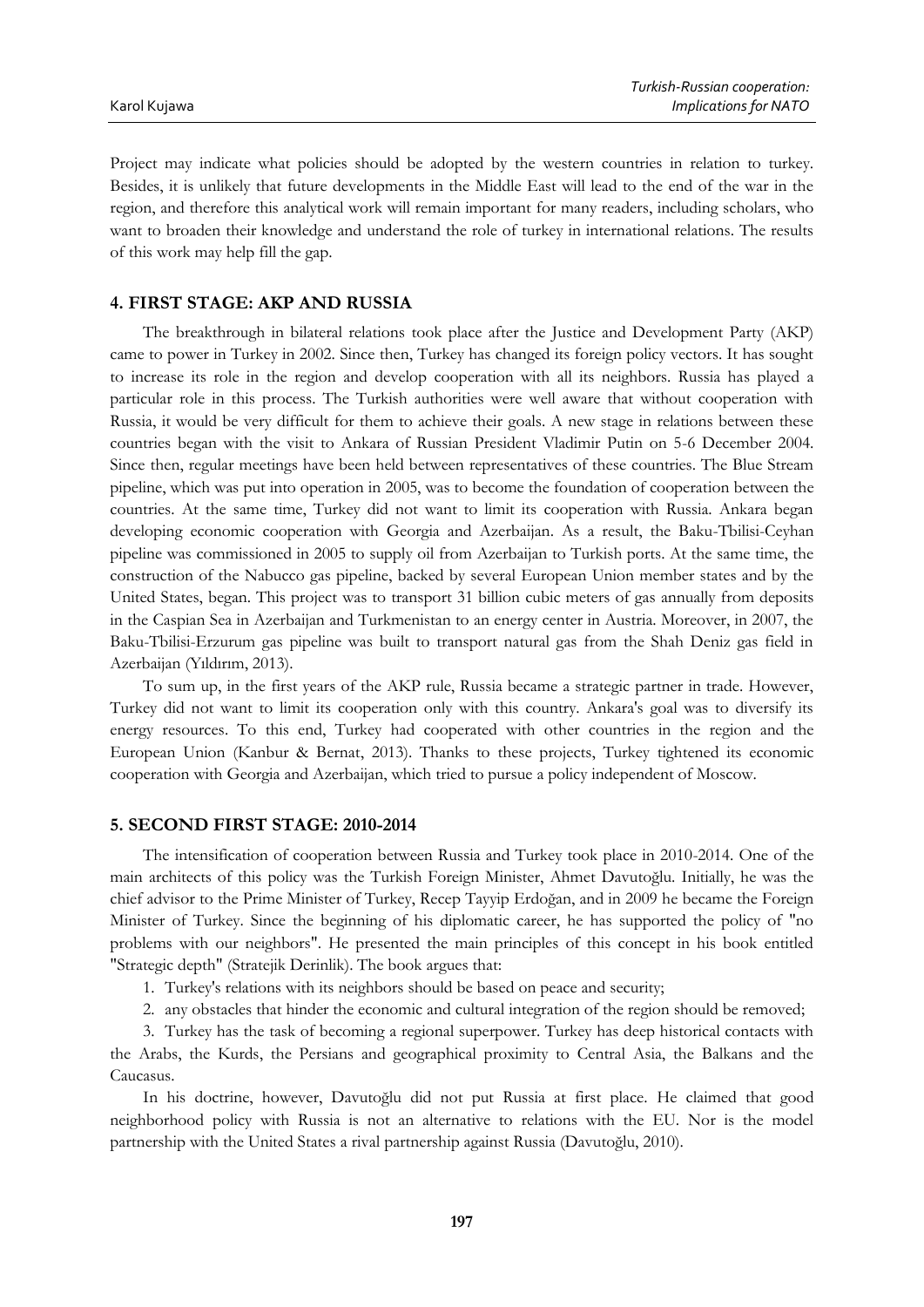The policy of the new minister led in a short time to the development of economic cooperation between Russia and Turkey. On 12 May 2010, during the official visit of Russian President Dmitry Medvedev to Turkey, an agreement on the introduction of visa-free travel between the two countries was signed. Both countries waived the visa requirement to enter the other country for a period of less than 30 days. Since then, the Turkish coast has been very popular with Russians. Every year several million tourists go to Turkey from Russia. In 2014, 4.5 million Russians visited Turkey. A new record was set four years later when nearly 6 million Russian tourists went to Turkey. In addition, it is estimated that there are currently over 300,000 mixed Russian-Turkish marriages in Turkey. In the seaside resorts you can easily buy Russian newspapers and watch Russian TV (Pinar, 2019; Nemtsova, 2019).

At the same time, Russia was becoming one of Turkey's most important trading partners. It imported mainly textiles, machinery, food and household appliances from Turkey and exported energy resources (see figure 1). Moreover, Turkey became Gazprom's second largest customer after Germany (23.4 billion cubic metres; 34.5 billion cubic metres, respectively) (Axmith, 2015). In 2011, Russian gas exports to Turkey were record-breaking at 25.8 bcm (Enerji Gov, 2019). In addition, Russia implemented a number of strategic projects in Turkey. The construction of the first nuclear power plant in Turkey, in which the Russian corporation "Rosatom" is involved, is planned to be completed in 2023. The Russian side will remain the owner of the power plant, but has announced its willingness to surrender 49% of shares to Turkish or foreign investors (Schneider 2019; Özdal , Özertem, Has, Demirtepe, 2013).

Table 1

| Years | Turkish exports to Russia (million \$) | Turkish imports from Russia (million \$) |
|-------|----------------------------------------|------------------------------------------|
| 2002  | 1168.30                                | 3891.72                                  |
| 2003  | 1367.59                                | 5451.31                                  |
| 2004  | 1859.18                                | 9033.13                                  |
| 2005  | 2377.04                                | 12905.61                                 |
| 2006  | 3237.61                                | 17806.23                                 |
| 2007  | 4720-26.85                             | 23508.49                                 |
| 2008  | 6481.48                                | 31364.47                                 |
| 2009  | 3202.37                                | 19718.96                                 |
| 2010  | 4631.49                                | 21599.56                                 |
| 2011  | 5992.71                                | 23952.93                                 |
| 2012  | 6682.98                                | 26625.02                                 |
| 2013  | 6964.20                                | 25064.21                                 |
| 2014  | 5945.71                                | 25293.39                                 |

Level of trade and growth between Turkey and Russia in 2004-2016

*Source*: TUİK 2019. (MFA Turkey, 2019; WITS, 2020).

Besides, after lengthy negotiations in 2012, the Turkish authorities agreed to the South Stream pipeline being laid through Turkish territorial waters. The project would allow Russians to transport 63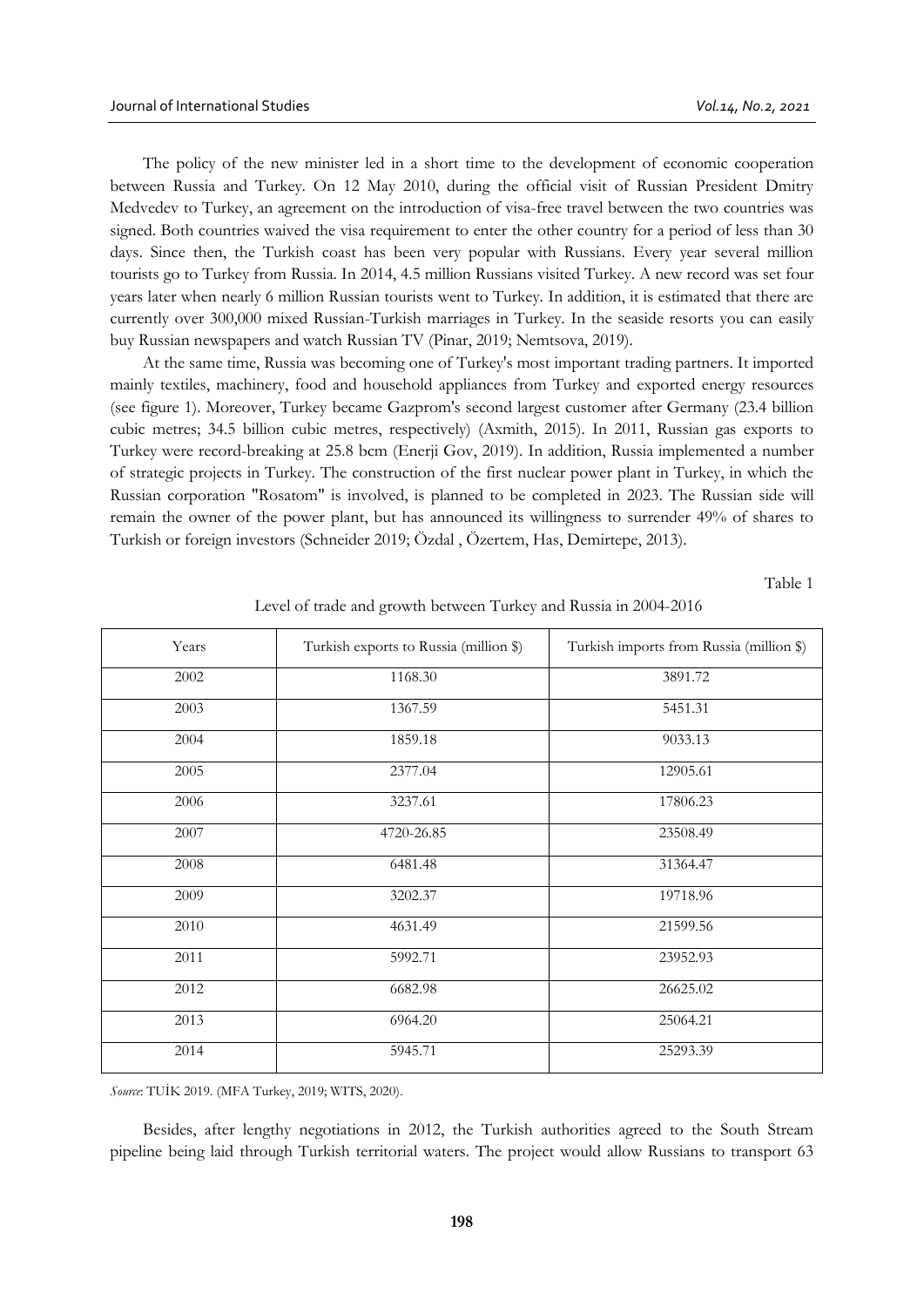bcm of gas from the Caspian Sea to countries in Central and Eastern Europe, Austria, Italy and Greece, bypassing traditional routes through Ukraine, Poland and Belarus (Turowski, 2019). The largest shareholders in this project are Russian energy giant Gazprom (50 per cent) and Italian Eni (20 per cent), while the French company EDF and German Wintershall each have a 15 per cent stake. The construction of the South Stream pipeline has been in conflict with the Nabucco pipeline project, supported by the European Union, which aims to reduce Europe's energy dependency on energy from Russia by transporting gas from the Caspian Sea to Europe via Turkey. The Nabucco project, supported by both the European Union and the United States, was to transport 31 billion cubic meters of gas annually from deposits in the Caspian Sea in Azerbaijan and Turkmenistan to an energy center in Austria. However, its construction never took place due to the financial crisis in the EU and the lack of political will of Western European countries.

Despite the fact that the two countries were seeking to intensify their economic cooperation, their interests in the region continued to differ. Their main dispute has been their policy towards Syria. The Kremlin was not as loyal an ally of Damascus as Tehran, and the survival of the Syrian government was still his priority. Russia wants to keep Assad in power because he is his most important ally in the Arab world. However, after the outbreak of the so-called Arab Spring in 2010, Prime Minister Recep Tayyip Erdoğan initially adopted a rather moderate course towards the Syrian president. At the same time, he tried to persuade Assad to carry out democratic reforms. Before the parliamentary elections in Turkey on 12 June 2011, in which the AKP party won, the Turkish Prime Minister became more critical of the regime. He called on the Syrian President to end his brutal actions against anti-government demonstrators. However, the bloody repression of demonstrations by security forces in Hama in the first days of August 2011 led Erdoğan to increase pressure on Syria. He announced that Assad could lose the support of Turkey if he did not stop the bloodshed and carry out reforms. However, the Turkish prime minister's requests were not answered (Kujawa, 2011).

# **6. THIRD STAGE – CRISIS AND RECOVERY. TURKISH-RUSSIAN RELATIONS AFTER THE COUP ATTEMPT**

The growing crisis in the Middle East has put Turkish-Russian relations at a crossroads. In 2015, a Russian Su-24 plane was shot down by Turkish fighters over the Turkish-Syrian border. Moscow responded with sanctions. It banned the export of certain agricultural products, revoked visa-free travel for Turkish citizens, and imposed restrictions on Turkish businessmen. Sanctions did not cover the energy sector (Askerov, 2018). In the face of the crisis, Turkey decided to apologize for the incident and restore economic relations as soon as possible. The blame for the shooting down was placed on the Gülen movement. In order to remedy the damage caused by the aviation incident, both countries signed a joint declaration to lift all trade restrictions between the two countries. As a result, the losses slowly recovered. In 2017, the level of bilateral trade increased from 16.9 billion USD in 2016 to 22.3 billion USD (Iletisim, 2019).

Turkey has not only taken quick steps to restore good relations with Russia. It has also changed its policy towards Syria. Since then, Turkey has begun to relax its position towards the Assad regime: it has increasingly become more rare to demanded the departure of Assad (Strachota, 2017). The adoption of these foreign policy vectors by Turkey was welcomed by the Kremlin. Since then, Russia has begun to take an active part in the work for the stabilization of the Middle East. However, the crisis with Russia made the Turkish political elite aware of the threat posed by dependence on Russian energy resources. Since then, the Turkish authorities have made efforts to diversify their energy sources: in order to reduce Russia's monopoly on gas supplies, the construction of the Trans-Anatolian TANAP pipeline was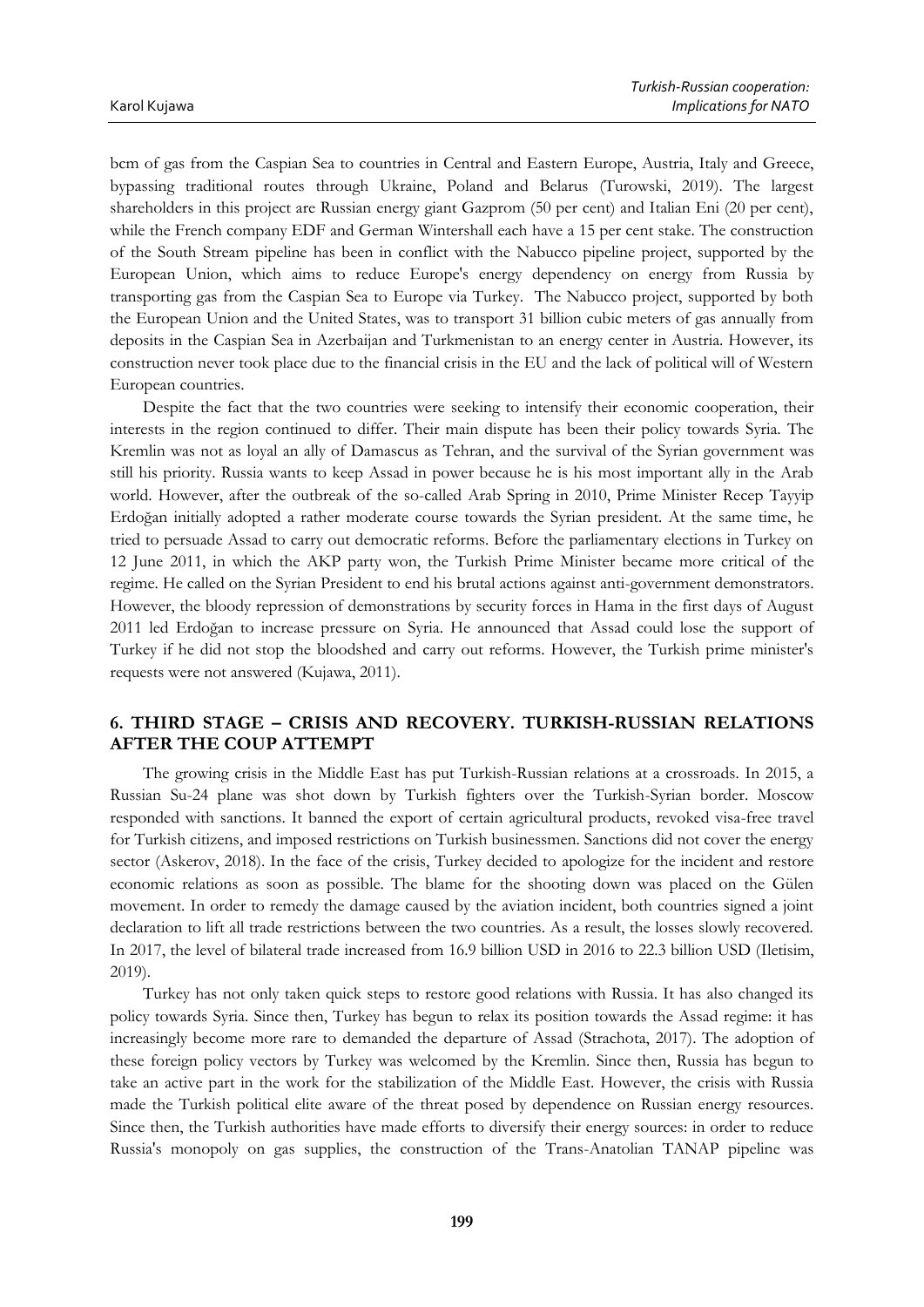launched in 2015, which will enable gas exports from the giant Shah Deniz fields in Azerbaijan to Europe. The project was inaugurated in 2018. The ceremony was attended by the President of Turkey, the President of Azerbaijan, Ilham Aliyev, the President of Ukraine, Petro Poroshenko, the President of Serbia, Aleksandar Vučić, and the Prime Minister of Bulgaria, Boyko Borisov. In the same year, the Trans-Atlantic Pipeline (TANAP) and the Trans-Adriatic Pipeline (TAP) along the banks of the Marica River on the Turkish-Greek border were joined. As a result of the connection of these two pipelines, natural gas from Azerbaijan can be transported to Italy (World Bulettin, 2019).



**Figure 1. TANAP project vital for Turkey, Azerbaijan** *Source*: World Bulettin, 2019.

Paradoxically, the internal situation in Turkey had the greatest impact on strengthening cooperation between these countries. In 2017, a military coup d'état failed. As a result, thousands of people connected with the Gülen movement were arrested. The vast majority of Western European countries expressed their protest against the brutality of the Turkish authorities. Russia, in contrast, expressed its solidity and support for the President of Turkey. For years, the Russian authorities have regarded the Gülen movement as a threat to their internal security. It treated its supporters as an American 5th column. As early as in 2000, the Russian Federal Security Service (FSB) launched an investigation into Gülen-related institutions and educational centers. Three years later, some of Gülen's schools were closed down due to a "threat to national security" and school teachers were deported. In 2007, the Russian prosecutor ruled that the group's ideology was dangerous, and the sale of Gülen's books was banned. Eventually, in 2011, the Russian authorities closed all of Gülen's institutions on the territory of their country (*Russia: The Fethullah…* 2015)*.*

This attitude of Putin towards the Gülen movement led Erdoğan to see him as an ally. From then on, the Turkish president began to recognize Russia as a guarantor of his interests. Russia has become not only a strategic economic ally for Turkey, but above all a military ally. Despite opposition from the United States, Turkey decided to purchase the Russian S 400 system. In mid-2019, the Turkish authorities announced that they intended to accept deliveries of the S-400 system from Russia. The Turkish president stated that he would not withdraw from purchasing Russian weapons. As a result, Russia started to supply S-400 systems, and the training of Turkish soldiers in handling Russian weapons has already been completed.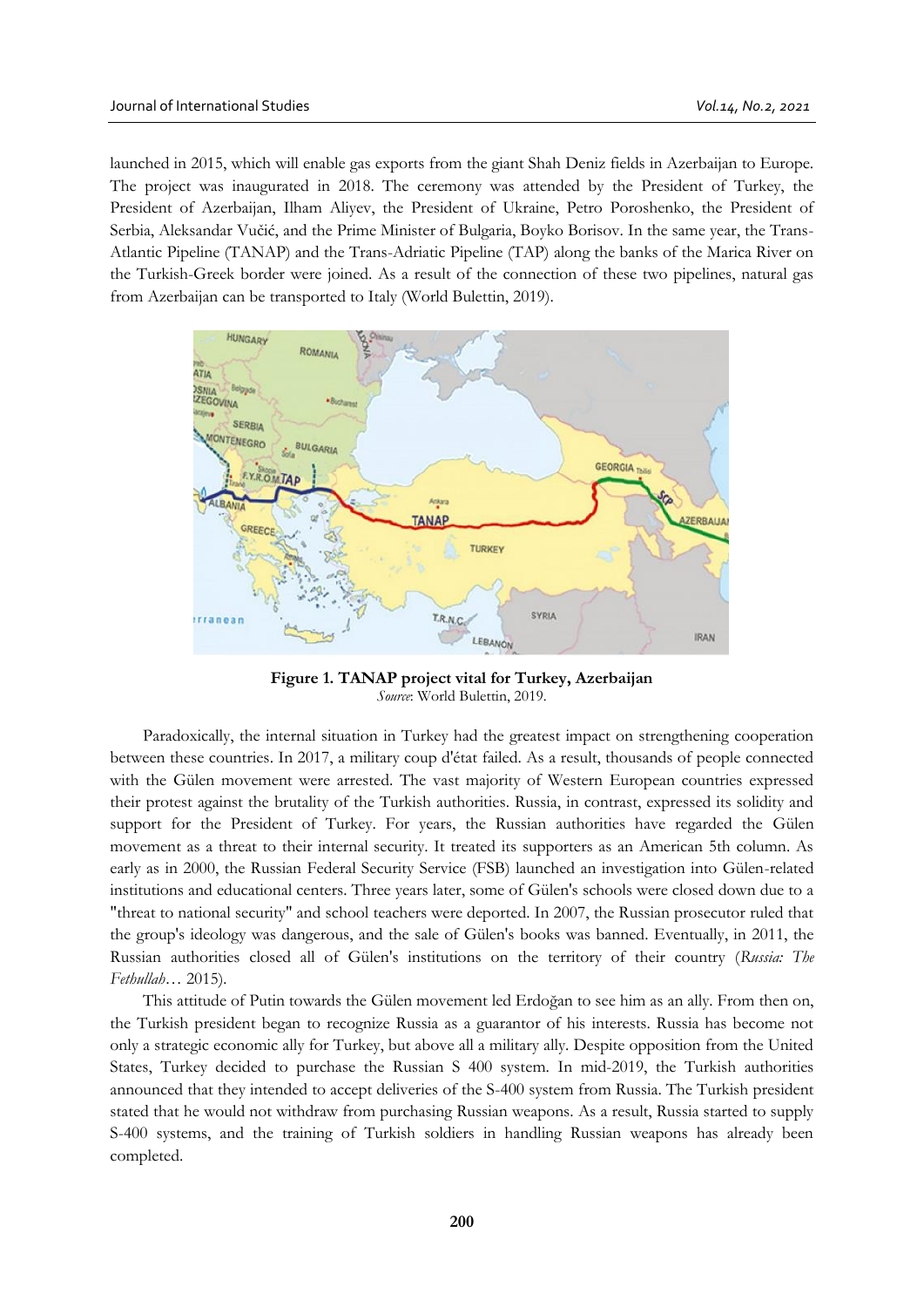Moreover, in order to avoid misunderstandings, Russia, Turkey and Iran very often started organizing meetings within the framework of the so-called "Astana Three", during which they consulted each other on the most important decisions concerning the future of the Middle East. One of the most important of these was the issue of Syria. However, the interests of these countries were not always consistent. The Turkish authorities do not want at all costs to allow the emergence of a Kurdish quasi state in northern Syria through which a pipeline connecting the region with oil and gas-rich northern Iraq could be built in the future. They are striving to create a so-called 'safety zone' in the region, to which some 3 million Syrian refugees are to be resettled. To achieve this goal, the Turkish authorities carried out a military operation, "Source of Peace", in October 2019. They wanted to create a 30 km-wide strip for a so-called "safety zone" in northern Syria, and to force the Kurds living there associated with the General Protection Units (YPG) to leave the area. The Russian authorities reacted critically to these actions, claiming that they violated the territorial integrity of the country.

However, the dispute between the allies was quickly resolved. Russia agreed to Turkish conditions. This happened during a meeting between the Russian and Turkish presidents in Sochi. A 32-kilometrewide buffer zone will be set up in Syria, joint patrols of Turkish and Russian soldiers have been launched in the area, and Kurdish fighters will be removed as a result. In this way, the northern part of Syria, hitherto controlled by the Kurds, will be under the rule of the Turks, Russians and the Syrian government army. In place of the Kurds, Turkey is to resettle the more than 3.5 million Syrian refugees it has hosted so far.



### **Figure 2. Ethnic divisions in Northern Syria**

*Source*: Washington Institute, 2019.

The Sochi agreement has proved extremely beneficial for Turkey. The main threat to Turkey - the prospect of a Kurdish state in the northern part of Syria - has been removed. Moreover, the problem of refugees from Syria, who are a growing problem for Turkey, is to be resolved. Their growing number is affecting the popularity of the Turkish president. The first sign of this was felt during the recent local elections, in which the ruling AKP party lost two million of supporters.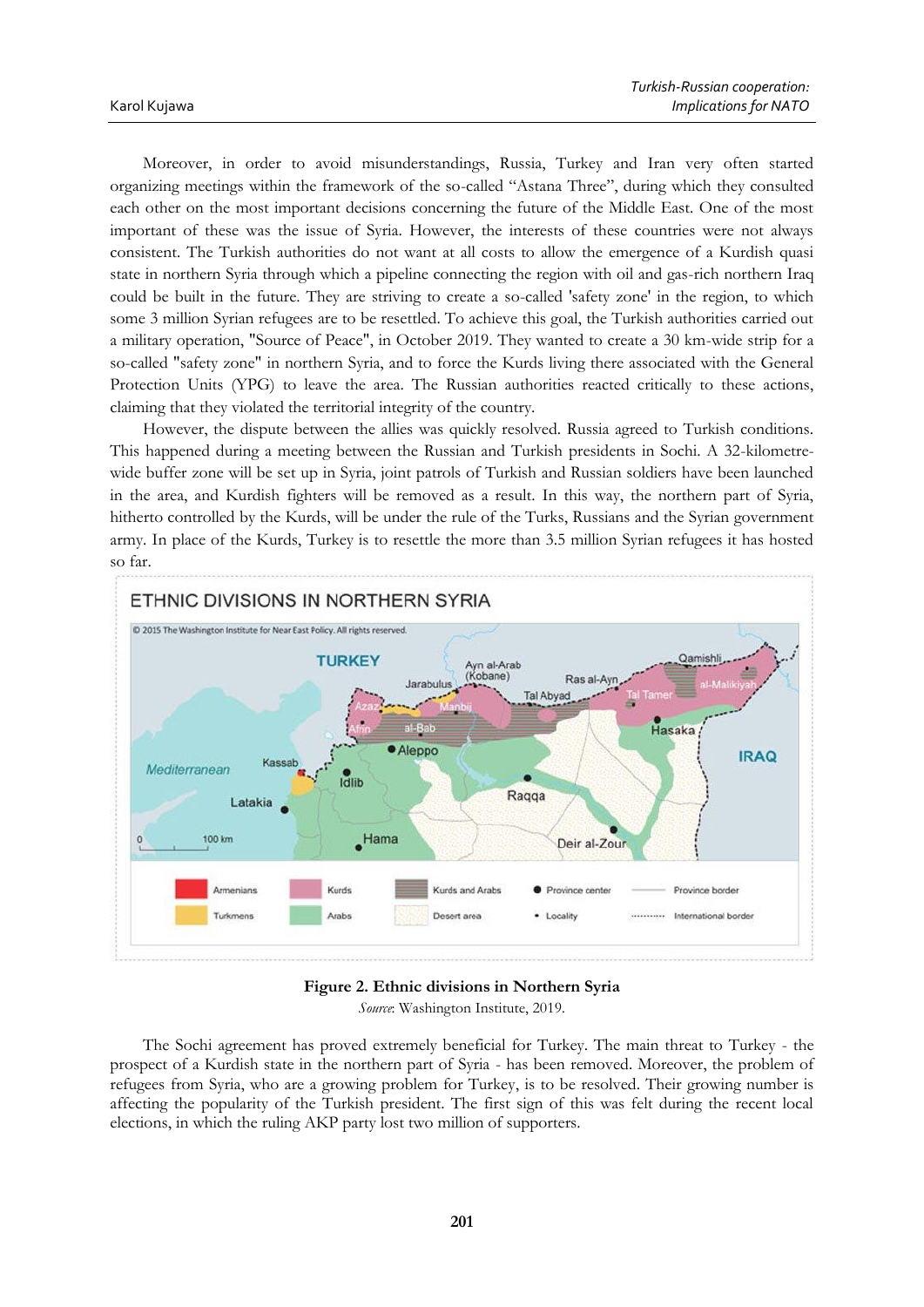# **7. SEVENTH STAGE: A NEW TENSION BETWEEN TURKEY AND RUSSIA.**

# **THE CASE OF LIBYA**

Cooperation between Turkey and Russia has not been as good as in Syria in other parts of the world. Libya has become another theater of rivalry between the countries. In late 2019, Turkey began supporting the UN-recognized western-based Government of National Accord (GNA) in Tripoli. Despite an arms embargo on Libya by the United Nations, Ankara has supplied drones and air defense to GNA. It has also decided to send its military trainers, planners, and Syrian mercenaries. On the other hand, the eastern Libyan forces allied with Field Marshal Khalifa Haftar have received support from the United Arab Emirates, Egypt, France, and Russia. Moscow provided the necessary advanced weaponry and personnel to operate them. It also provided a Pantsir-type air defense system. The Wagner Group (troops of a pro-Kremlin private security firm) and Su-24 fighter jets were also flown to Libya. The deployment of Russian forces halted the Tripoli government's counteroffensive supported by Turkey. The conflict has since died down and there are no significant territorial changes (Wintour, 2020).



**Figure 3. Libya** *Source:* BBC, 2020.

Russia perceives Libya as the "soft underbelly" of Europe. Therefore, the presence of the Russian armed forces in North Africa will undoubtedly give Russia a much stronger grip on the European Union and may deepen its influence in the MENA region. Moreover, Libya has long been one of Russia's most important economic partners among the Arab states. Moscow hopes that the new Libyan authorities will help it develop economic and energy cooperation and will implement contracts concluded before the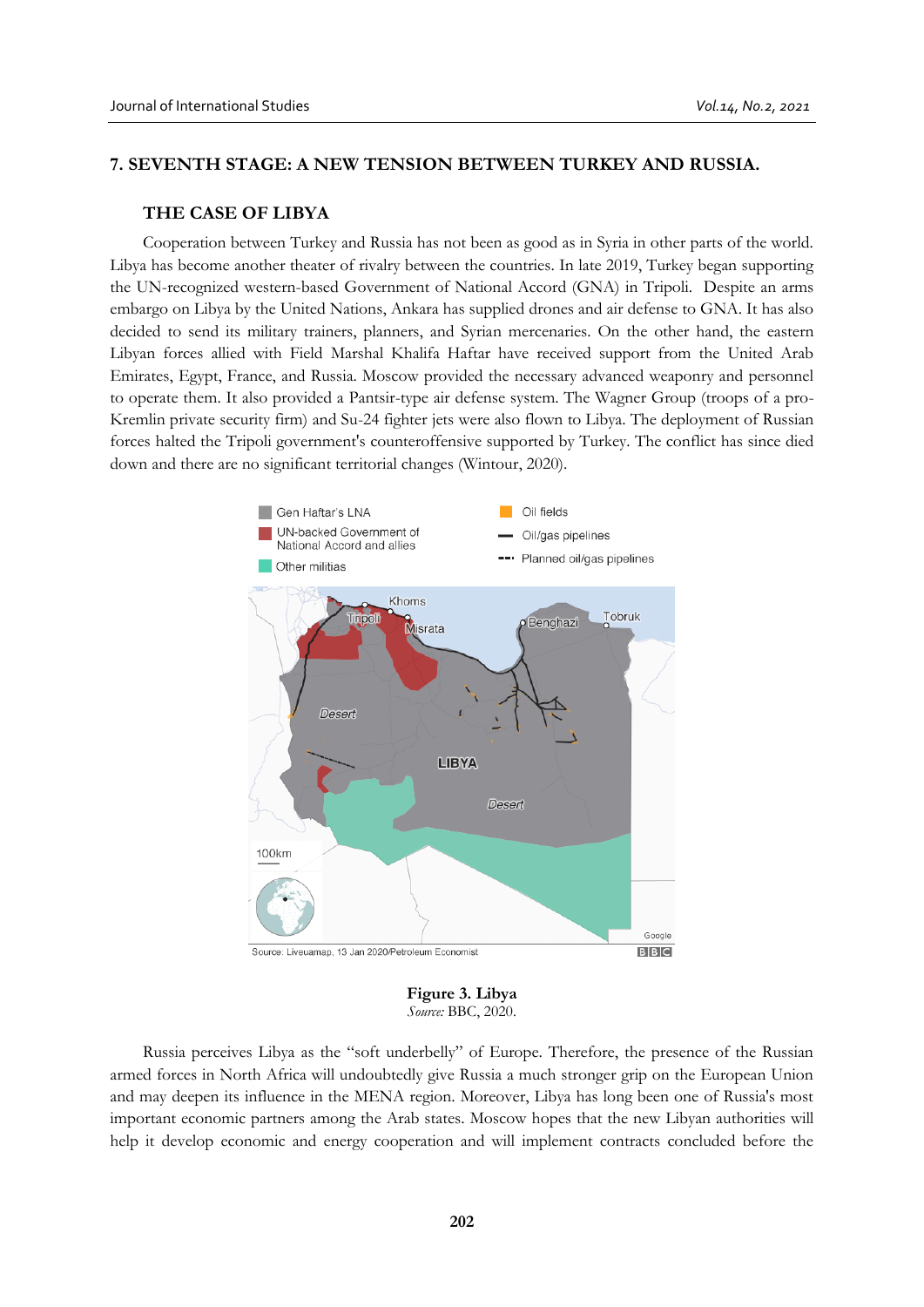outbreak of the civil war. Libya's energy resources and the presence of several deep-sea ports will give Putin a logistical and geostrategic advantage.

Turkey, on the other hand, has never had such good relations with Libya as Russia. Therefore, she saw the overthrow of Gaddafi as an opportunity to increase her influence in this country, but also in the eastern Mediterranean region. It supported the government forces in Tripoli, on the one hand, was to prevent Libya from falling under the influence of Egypt and the United Arab Emirates. Another reason for Turkey's involvement in Libya was due to economic factors. Ankara counted on an agreement to mark a sea border with Libya. In this way, it would be able to freely exploit the natural deposits from the bottom of the Mediterranean Sea. The aid provided to the government allowed Ankara to also establish an airbase in Libya. In this way, Turkey will have greater influence in the Mediterranean Sea.

#### **THE CASE OF AZERBAIJAN**

Azerbaijan has also become a new theater of rivalry between these countries. For years, Turkey has supported this country on the basis of cultural ties and shared geopolitical aspirations. An important factor influencing the foreign policy of the Turkish Republic is the Pan-Turkism ideology, proclaiming the ethnic unity of the Turkish peoples and the need for their cultural and political integration, from the Bosphorus Strait to the Altai Mountains (Zasztowt, 2016). Both countries share not only ethnic and linguistic ties, but also strong economic ties. In recent years, Azerbaijan has gradually become the main gas supplier to Turkey. In the first half of 2020, Turkey imported 20.4% more cubic meters of Azerbaijani gas than in the corresponding period of 2019. Meanwhile, gas imports from Russia fell by almost 62% compared to the same month in 2019. In May 2020, Azerbaijan officially became the main gas supplier to Turkey (Avdaliani 2020). This was made possible after the launch of TANAP in late 2019. The \$ 6.5 billion project is part of the \$ 40 billion Southern Gas Corridor, a network of pipelines connecting Azerbaijan's Shah Deniz II fields with the vast European market. Over the past few years, there has also been a trend toward deeper military cooperation. In 2010, Turkey and Azerbaijan signed a Strategic Partnership and Mutual Assistance Agreement. In addition to joint military exercises, the treaty stipulates that the signatories will assist each other "by all possible means." Joint military exercises were held in Baku, Nakhchivan, Ganja, Kurdamir and Yevlakh (Huseynov, 2020).

Turkey's increased support for Azerbaijan was particularly evident in the war between Azerbaijan and Armenia in Upper Karabakh in September and October 2020. In that conflict, Turkey provided both diplomatic and military support to Azerbaijan. Soon after the first borderline clashes erupted, Turkey sent 11,000 troops to Azerbaijan for joint exercises: Turkish drones spearheaded attacks on Azerbaijan, and Ankara likely provided the infrastructure and support for these weapons. Turkey was also accused of sending Syrian fighters to Nagorno-Karabakh to support Azerbaijani forces.

After six weeks of bloody fighting, a declaration to end hostilities was signed by Azerbaijani President Ilham Aliyev and Armenian Prime Minister Nikol Pashinyan. Russian President Vladimir Putin also signed the document. According to it, the parties retain the "positions held by each other," with Nagorno-Karabakh losing territories to Azerbaijan. Under the truce agreement, Russian peacekeepers were deployed along the front lines in Nagorno-Karabakh and in the corridor between that enclave and Armenia.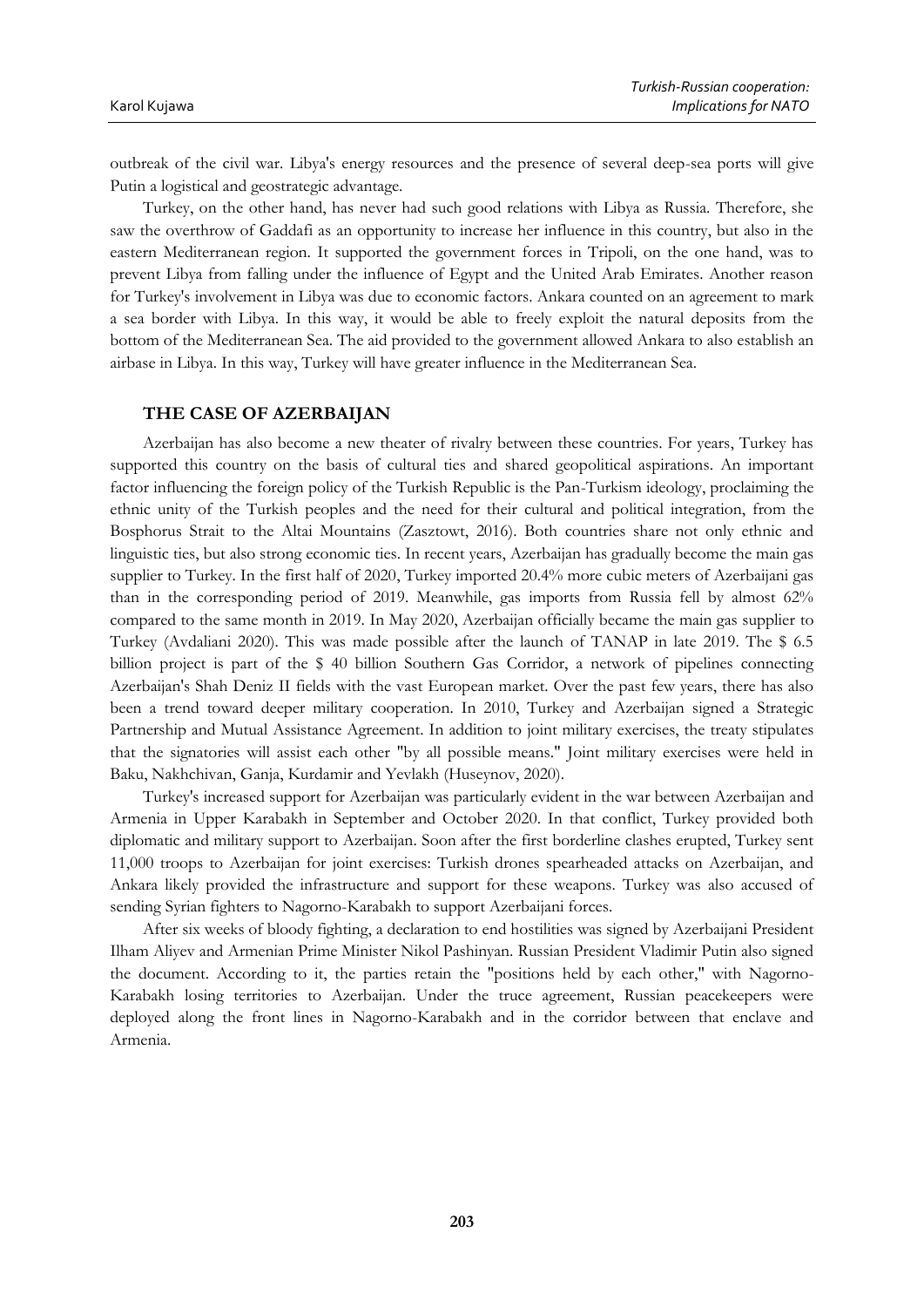

**Figure 4. 2020 Nagorno-Karabakh ceasefire agreement** *Source:* Caspian Policy, 2021.

Moscow was the biggest beneficiary of this agreement. The Kremlin achieved a number of key objectives. First of all, as a result of the peace agreement, Russia increased its influence in the region. By deploying peacekeepers, Russia has separated the two adversaries and will patrol the corridor connecting Armenia to Nagorno-Karabakh. Russia had been seeking this since 1994, but could not get a war at the negotiating table before then. In this way, Russia has not only secured a military foothold in Azerbaijan, but can also influence natural gas sales to Turkey and European markets. The TANAP pipeline infrastructure is located near the stationing of Russian soldiers. This increases the risk of stability of supply and does not serve the interests of energy producers and consumers. Second, as a result of Armenia losing the conflict, pro-Western forces in the country have been weakened. In 2018, as a result of the democratic revolution in Armenia, Nikola Pashinyan, who is perceived as an enemy in Russia, came to power. His concessions in the conflict have seriously weakened his position in the country and created an opportunity for a much more pro-Russian leader to take power in Yerevan.

In turn, Turkey's involvement in the Nagorno-Karabakh conflict was primarily aimed at gaining an advantage over Moscow and potentially replacing Russia as the key patron of Azerbaijan. However, this task has not been achieved by the Turkish president. Russian troops will be the only peacekeepers monitoring the implementation of the agreement, without Turkish troops. The Kremlin has denied Turkey any military presence in Nagorno-Karabakh despite earlier Turkish military support that tipped the scale of Azerbaijan's superiority on the ground. Turkey's involvement in the conflict in the Caucasus, however, has helped divert public attention from the importance of the important economic problems facing Turkey.

# **THE CASE OF UKRAINE**

Another area where Russian and Turkish interests clash is Ukraine. In recent years, Turkey has become a very reliable strategic partner of Ukraine. It openly supports Ukraine's accession to NATO. The Turkish president has also condemned Russia's annexation of Crimea and is standing up for the Crimean Tatars, whose political representatives are being persecuted by the Russian government on the peninsula. Turkey is also troubled by reports that Russia has blocked the Kerch Strait, which connects the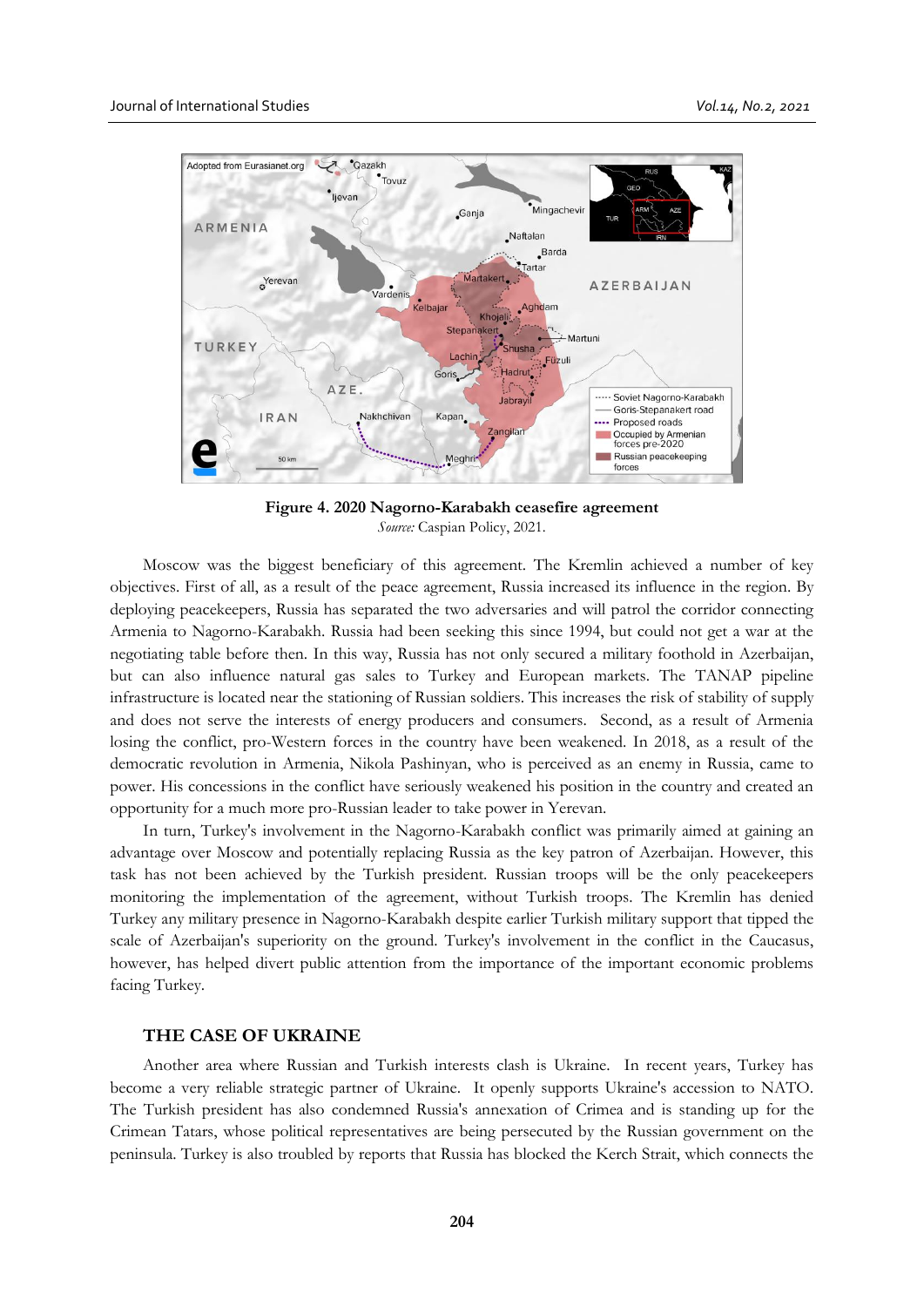Black Sea to the Sea of Azov, for six months. Ukraine is also working with Turkey to return Turkish opposition figures who have fled the country to Ankara. The two countries also intend to conclude a free trade agreement. Turkey and Ukraine are also deepening military cooperation.

To this end, Ukraine signed an agreement with Turkey for the purchase of Bayraktar TB-2 drones, which helped decide the fate of the conflicts in Syria, Libya and Nagorno-Karabakh. Drones we ordered by Ukraine in January 2019 and the first delivery took place in June of that same year now after nearly two years of training the UAVS now operational and were used in a reconnaissance mission over the Donbass region (Tastekin 2020). However the intensification of cooperation by Ukraine and Turkey is not well perceived by Russia. In reaction Russian minister of foreign affairs Lavrow warned Turkey against facilitating military tendencies of Ukraine. Shortly following the Erdoğan Zelensky talks Russia banned all tourist flights to Turkey in an apparent blow to the country's recreation industry. Formal clamed to move is due to worsening situation in Turkey with the COVID 19 in Turkey.

#### **8. CONCLUSION**

Turkish-Russian relations resemble a sinusoid and are based on successive phases of rivalry and cooperation. In recent years, Turkey has regarded Russia as an alternative to its Western allies. Unlike them, Moscow has not interfered with internal affairs and expressed strong support for the Turkish president during the failed coup in 2016. Intensifying military or economic cooperation with Russia does not mean that Turkey will become completely dependent on that country. Turkey's goal is to increase its role on the international stage. To achieve this goal, it wants to become independent from Russian gas. Recently, Turkish authorities have become increasingly aware of the threat posed by dependence on gas supplies from Russia and have been making efforts to diversify their energy sources. One solution is the construction of the TANAP gas pipeline to transport gas from Azerbaijan to Turkey and on to Europe. This multi-sectoral policy may contribute to Turkey's energy security.

Russia, in turn, views Turkey as a key element in its efforts to weaken NATO. Its goal is to exclude Turkey from the North Atlantic Alliance structures, close NATO bases and withdraw American soldiers from the country. But will this be achieved? On the one hand, it seems unlikely. The vast majority of Turks still express the need to remain in NATO. Besides, Turkey's exit from NATO would significantly reduce the country's defense capabilities. Without modern technology, it will be very difficult for Turkey to conduct operations against the PKK and other terrorist organizations in Iraq and Syria.

It seems, however, that under Erdoğan there will be no major changes in the country's foreign policy. He will strive at all costs to maintain close relations with Putin, who supports his position in the country and does not interfere in internal affairs. Only after the Turkish president leaves power can a reset in relations with the West occur. Moreover, within his party, the AKP is increasingly dissatisfied with Erdoğan's past policies. There are still many Western supporters within its ranks who are increasingly bold in their criticism of Turkey's foreign policy vectors. The opposition, which seeks to democratize Turkey and draw closer to the European Union, is also growing in strength. Their chances of taking power in the coming years are slim, but in the long run their position will steadily grow. The last local elections showed that Erdoğan is systematically losing supporters (about two million). In addition, the economic crisis has caused more and more Turks to express their disappointment with the president's policy and want him to leave. Therefore, it is unlikely that Turkey will leave or be kicked out of NATO, despite the fact that such voices are increasingly heard in Turkish parliament as well as in the US Congress. In this situation, Turkey has significantly weakened its position. Therefore, in spite of these difficulties and problems, Turkey will be jockeying between NATO and Russia to gain as much benefit for itself as possible.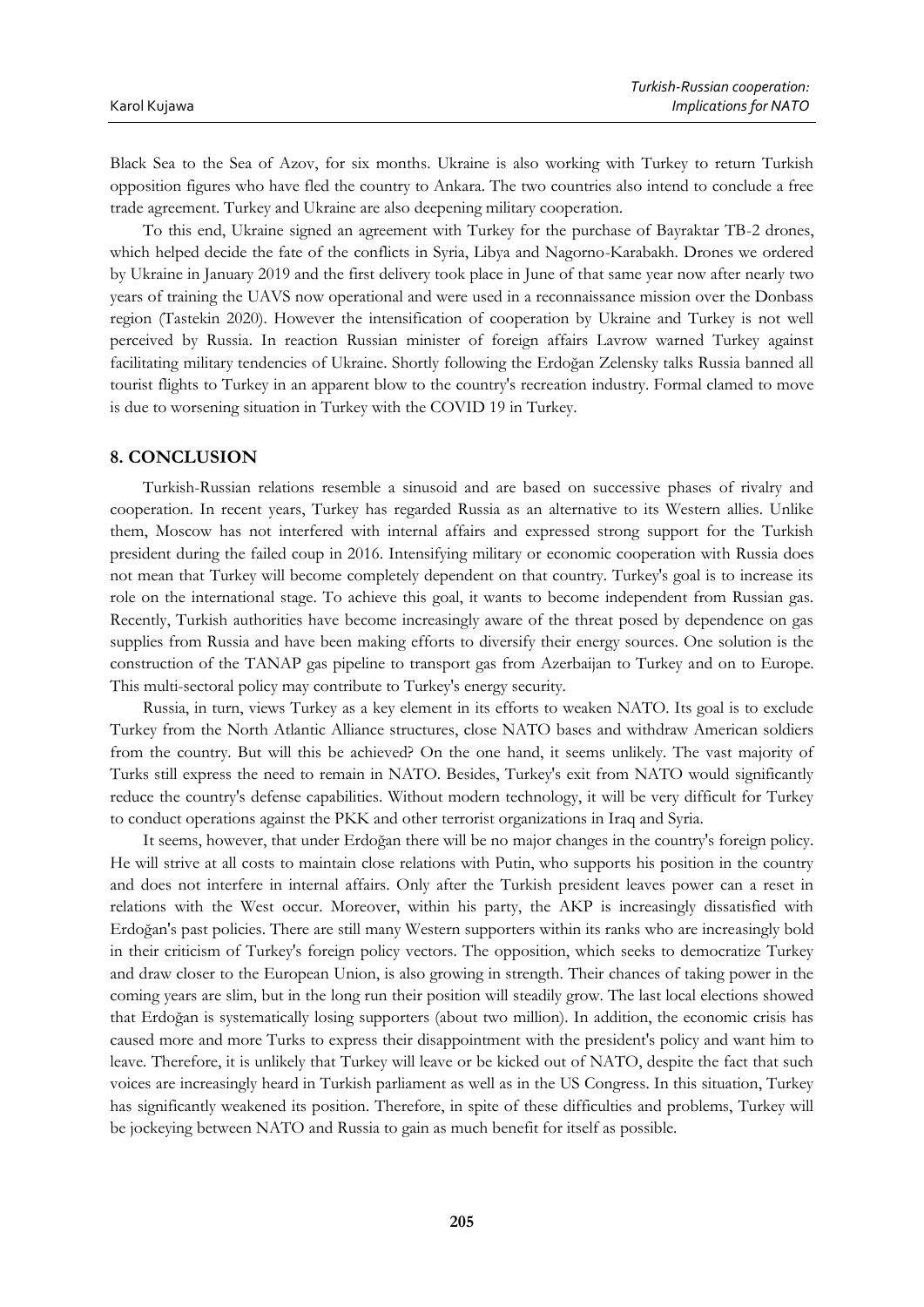# **ACKNOWLEDGEMENT**

The authors are thankful to the Kosciuszko Foundation in New York for financial support to carry out this research at the Russian, East European, and Eurasian Center (REEEC), University of Illinois, Urbana-Champaign, **IIS.** 

## **REFERENCES**

Aktürk, Ş. (2007) Turkish-Russian Relations After the Cold War (1992-2002), *Turkish Studies*, *7* (3), 337-364.

- Askerov, A. (Ed.). (2018). Contemporary Russo-Turkish Relations: From Crisis to Cooperation, Lexington, London, 65-70.
- Avdaliani, E. (2020). Azerbaijan Becomes Turkey's Top Gas Supplier. Retrieved from [https://modern](https://moderndiplomacy.eu/2020/08/21/azerbaijan-becomes-turkeys-top-gas-supplier/)  [diplomacy.eu/2020/08/21/azerbaijan-becomes-turkeys-top-gas-supplier/](https://moderndiplomacy.eu/2020/08/21/azerbaijan-becomes-turkeys-top-gas-supplier/) (2.02.2021).
- Axmith, B. (2015). Denying History: The United States' Policies Toward Russia in the Caspian, 1991-2001, Hamburg, 121.
- Baczynska, G. (2019). Putin opens Moscow's largest mosque, warns against extremists. Retrieved from: <https://www.reuters.com/article/us-russia-mosque-idUSKCN0RN1UD20150923> (8.08.2019).
- BBC, Libya crisis: Rival authorities announce ceasefire (21 August 2020). Retrieved from: <https://www.bbc.com/news/world-africa-53863627> (10.01.2021).
- Biznesalert (2016). Gdzie gaz z South Stream nie mógł, tam Moskwa pośle go przez Nord Stream. Retrieved fro[m:](https://biznesalert.pl/gdzie-gaz-z-south-stream-nie-mogl-tam-moskwa-posle-go-przez-nord-stream-2/) <https://biznesalert.pl/gdzie-gaz-z-south-stream-nie-mogl-tam-moskwa-posle-go-przez-nord-stream-2/> (8.08.2019).
- Caspian Policy, The Nagorno-Karabakh Peace Deal: Reading Between the Lines (Nov 16, 2020). Retrieved from: <https://www.caspianpolicy.org/the-nagorno-karabakh-peace-deal-reading-between-the-lines>
- Davutoğlu, A. (2010). Turkey's Zero-Problems Foreign Policy, *Foreign Policy*, Retrieved from <https://foreignpolicy.com/> 2010/05/20/turkeys-zero-problems-foreign-policy/(8.08.2019).
- Enerji Gov (2019). Natural Gas Pipelines and Projects. Retrieved from [https//enerji.gov.tr/enU](https://enerji.gov.tr/en-)S/Pages/Natural-Gas-Pipelines-and-Projects (8.08.2019). Ethnic divisions in Northern Syria, Retrieved from: <http://static3.businessinsider.com/image/56165f7abd86ef1b008c038c-840-463/pyd.jpg> (10.08.2019).
- Iletisim (2019). We aim to increase the bilateral trade volume between Turkey and Russia to 100 billion, Presidency of the Republic of Turkey, Directorate of Communications. Retrieved from: [https://www.iletisim.gov.tr/English/haberler/detay/we-aim-to-increase-the-bilateral-trade-volume-between](https://www.iletisim.gov.tr/English/haberler/detay/we-aim-to-increase-the-bilateral-trade-volume-between-turkey-and-russia-to-100-billion)[turkey-and-russia-to-100-billion](https://www.iletisim.gov.tr/English/haberler/detay/we-aim-to-increase-the-bilateral-trade-volume-between-turkey-and-russia-to-100-billion) (8.08.2019).
- Kanbur, M., & Bernat, T. (2013). Europeanization in Turkey and accession process to the European Union. *Journal of International Studies*, *6*(2), 79-93. doi:10.14254/2071-8330.2013/6-2/7.
- Kelkitli, F. (2017). Turkish-Russian Relations: Competition and Cooperation in Eurasia, London, Routledge.
- Kujawa, K. (2011). Turkey and the Crisis in Syria, *Bulletin. The Polish Institute of International Affairs*, 63 (277), Warszawa 2011. Retrieved from:<http://www.pism.pl/index/?id=316282ddb77e11b0b58c60ed59b1e308> (8.08.2019).
- Kujawa K. (2020). Turkey and Russia in the Global Order. Implications for the Central and Eastern Europe, IBIMA Conference, Retrieved from: [https://ibima.org/accepted-paper/turkey-and-russia-in-the-global-o](https://ibima.org/accepted-paper/turkey-and-russia-in-the-global-)rderimplications-for-the-central-and-eastern-europe/(02.03.2021).
- Leal-Arcas, R., Grasso, C. (2015). The European Union and its energy security challenges. Engagement through and with networks. Retrieved from: <https://www.researchgate.net/figure/Nabucco-and-South-Stream-Pipeline->Projects fig1 269402180 (10.08.2019).
- MFA Turkey (2019). Turkey´s commercial and economic relations with Russian federation. Retrieved from: [www.mfa.gov.tr/turkey\\_s-commercial-and-economic-relations-with-russian-federation.en.mfa](http://www.mfa.gov.tr/turkey_s-commercial-and-economic-relations-with-russian-federation.en.mfa) (8.08.2019)
- Nemtsova, A. (2019). From Russia with love, thousands of wives for Turkish husbands. Retrieved from [https://www.thedailybeast.com/from-russia-with-love-thousands-of- wives-for-turkish-husbands](https://www.thedailybeast.com/from-russia-with-love-thousands-of-%20%20wives-for-turkish-husbands) (01.09.2019).
- Özdal, H., Özertem, S., Has, K. & Demirtepe, M. (2013). Turkish-Russian Relations in the Post-Cold War Period: Current Dynamics, Future Prospects, *USAK Report, 13*, 6, 47-52.